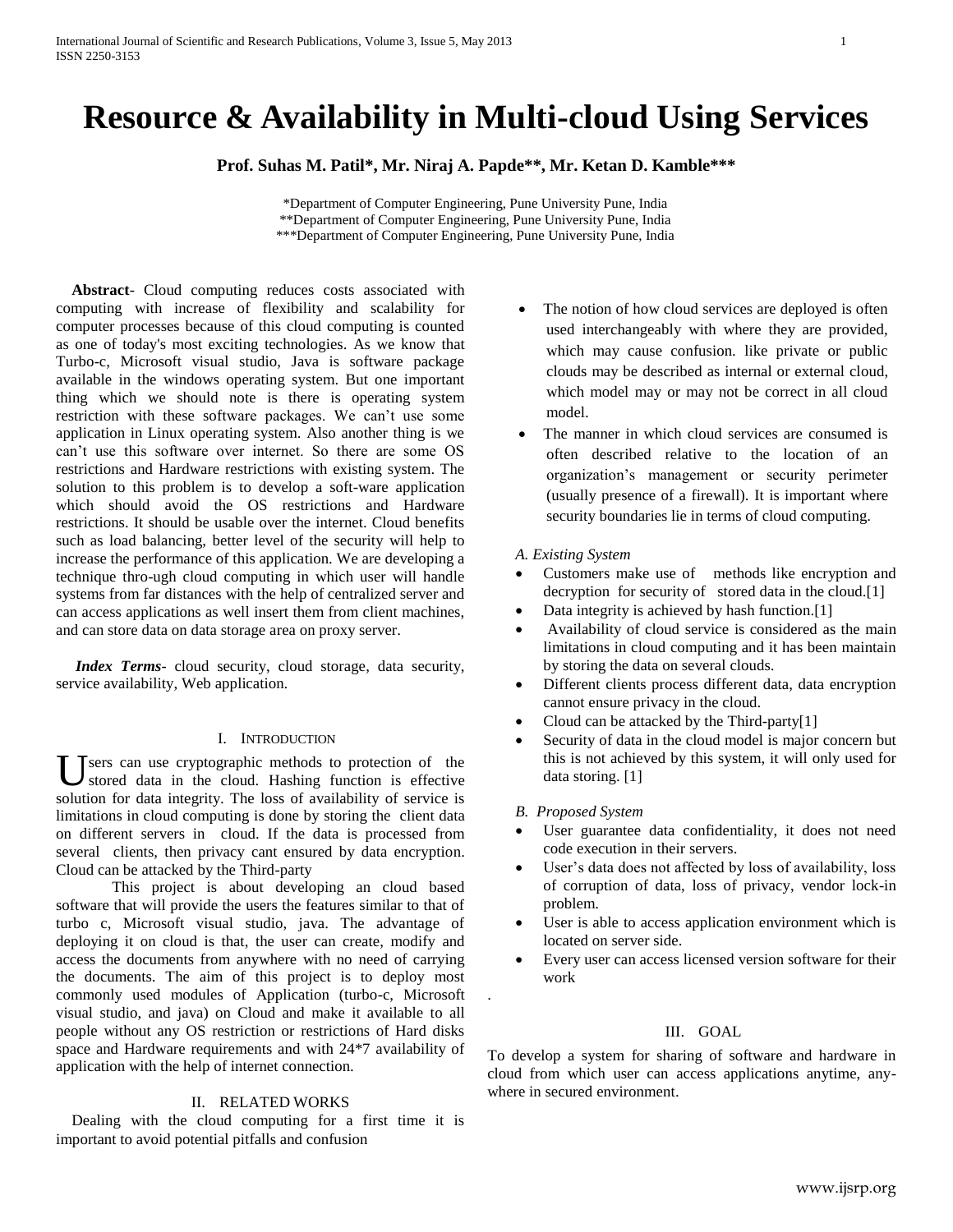IV. SYSTEM ARCHITECTURE



Figure .1: System architecture

Fig 1 describes system architecture .Client sends HTTP request to domain server. Domain accept request and send SOAP object to Service provider (Azure ,Amazon, Google etc).Web service which contains Secrete sharing algorithm divide key in no of shadows which are stored on different server via TPS (Transaction process System).X,Y,Z are cloud servers which contains applications. When client request any application after login first secret key is checked after authentication of user application is accessed via HTTP response.

## V. ALGORITHM AVAILABLE FOR CLOUD SECURITY

 To reduce the risk in cloud storage model , user can use encryption and decryption for security purpose of the stored data in the cloud [7]. Data integrity by for keeping a short hash use of hash function [9] is a preferred solution . by recalculating hash user will get required key [7].for large database hash tree [9]is used rather than hash function.

## *A, HAIL (High Availability and Integrity Layer) [6]*

 Distributed cryptographic system noting but a set of server which available for 24\*7 and that the client's stored data is retrievable and integral.

### *B.RACS (Redundant array of cloud storage)[3]*

 This employs RAID like technique to implement highavailable and storage –efficient data replication on diverse clouds. In cloud use of replication decreases the cost of providers and also gives better fault tolerance. This results into, amount of large database load will be divide among different providers as a result of the Redundant array of cloud storage proxy server .[3]

# *C. Depsky*

 Deals with this problem using Byzantine fault tolerance replication to store data on cloud services, allowing data to be retrieved correctly even if some of the clouds corrupt or lost data.

#### VI. SECRETE SHARING (SHAMIR'S SECRET SHARING)[5]

In cryptography, secret sharing refers to a method for distributing a secret amongst a group of participants. When shares are combined together then and then only secret can only be reconstructed. Individual key share holder cannot change/access the data.

Goal is to divide some data D (e.g., the safe combination) into n pieces D1, D2….Dn in such a Way that:

- Knowledge of any k or more D pieces which in turns makes D easily computable.
- Knowledge of any k -1 or less pieces will not be sufficient for determination of D.

This scheme is called  $(k,n)$  threshold scheme. In case if  $k=n$  then all participants are required together to reconstruct the secret. Suppose we want to use  $(k,n)$  threshold scheme to share our secret S where k $\leq n$ . Choose at random (k-1) coefficients a1, a2, a3ak-1, and let S be The a0

$$
f(x)=a_0+a_1x+a_2x^2\ldots+a_{k-1}^{k-1}
$$

Construct n points  $(i, f(i))$  where  $i=1,2...n$ 

Given any subset of k of these pairs, by interpolation user can find the coefficients of the polynomial to evaluate a0=S , which is the required secret.

## VII. ADVANTAGES

- Number of services available by category wise
- It provide secured cloud.
- In system server side program can be access and can be modified as per as your need and teacher can able to comment on it.
- Load balancing will be provide to avoid any system clash and Dividing the traffic between servers, data can be sent and received without major delay Multi cloud computing service availability